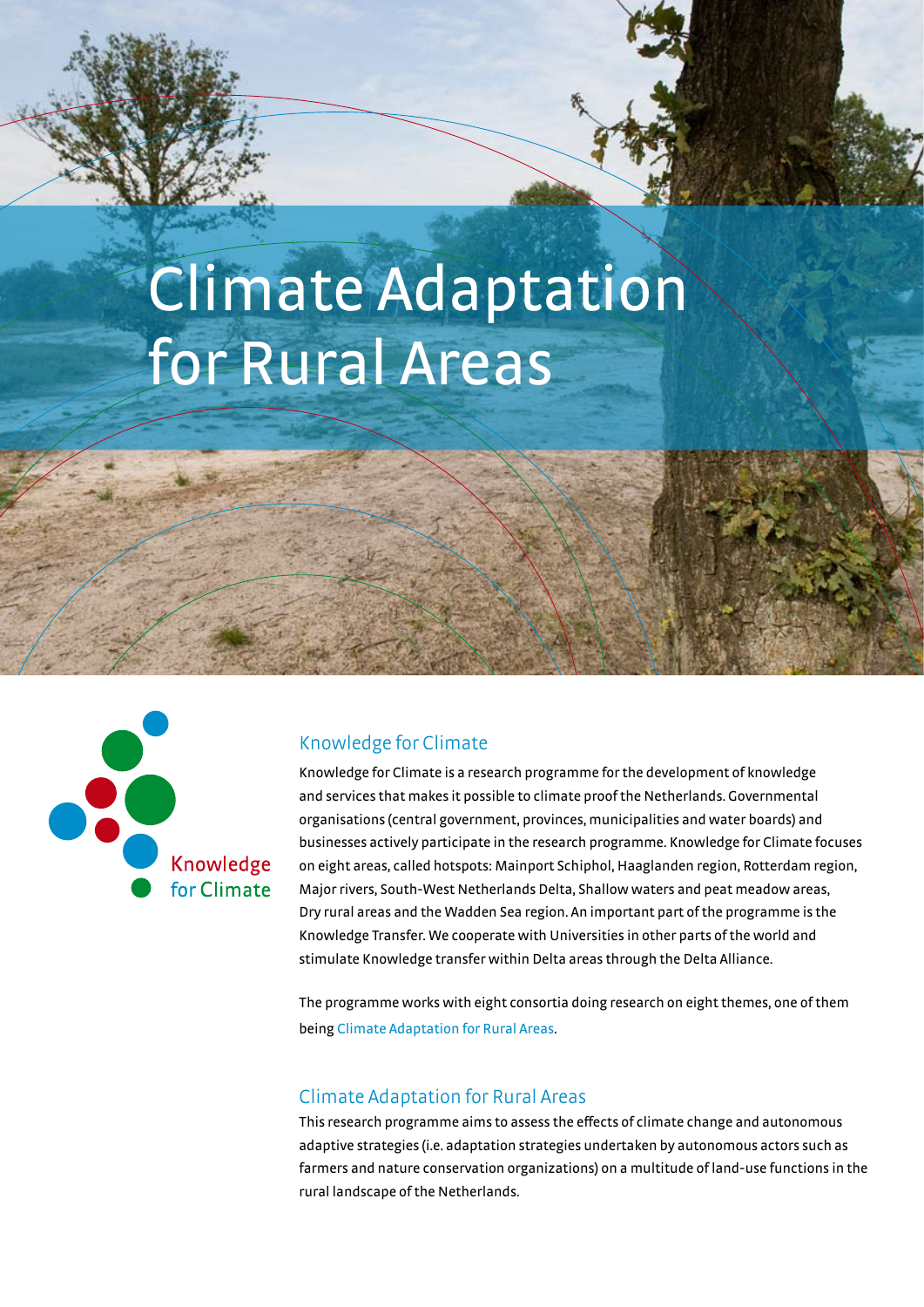## Research question

To achieve this aim, the consortium will focus on three case study areas, in close cooperation with local and regional stakeholders. Two contrasting climate scenarios will be explored, within the context of one plausible socioeconomic scenario. Furthermore, region-specific policy options concerning spatial planning, drainage, water prices, etc. will be defined together with the stakeholders. We will investigate the spatially-explicit feasibility and effectiveness of adaptation strategies, as well as their support from local autonomous actors.

This programme supports policy makers to:

- • achieve a climate-proof ecological structure that allows meeting high-standard climate-proof nature targets;
- in such a way that costs for food-producing farmers are minimized and benefits for diversifying farmers are optimized;
- • and the overall functionality of the landscape, in terms of water management, biodiversity, agriculture, drinking water, and recreation is maximized.

The research programme combines state-of-the-art research on the biophysical response to climate change with innovative methods to explore the human dimension of adaptation to climate change. We aim to predict the autonomous developments of hydrology, nature, and agriculture, and combine these developments and their interactions in one land cover / use / management model. Policy recommendations will be formulated, following an integrated impact assessment of the autonomous adaptation strategies under the various policy options.

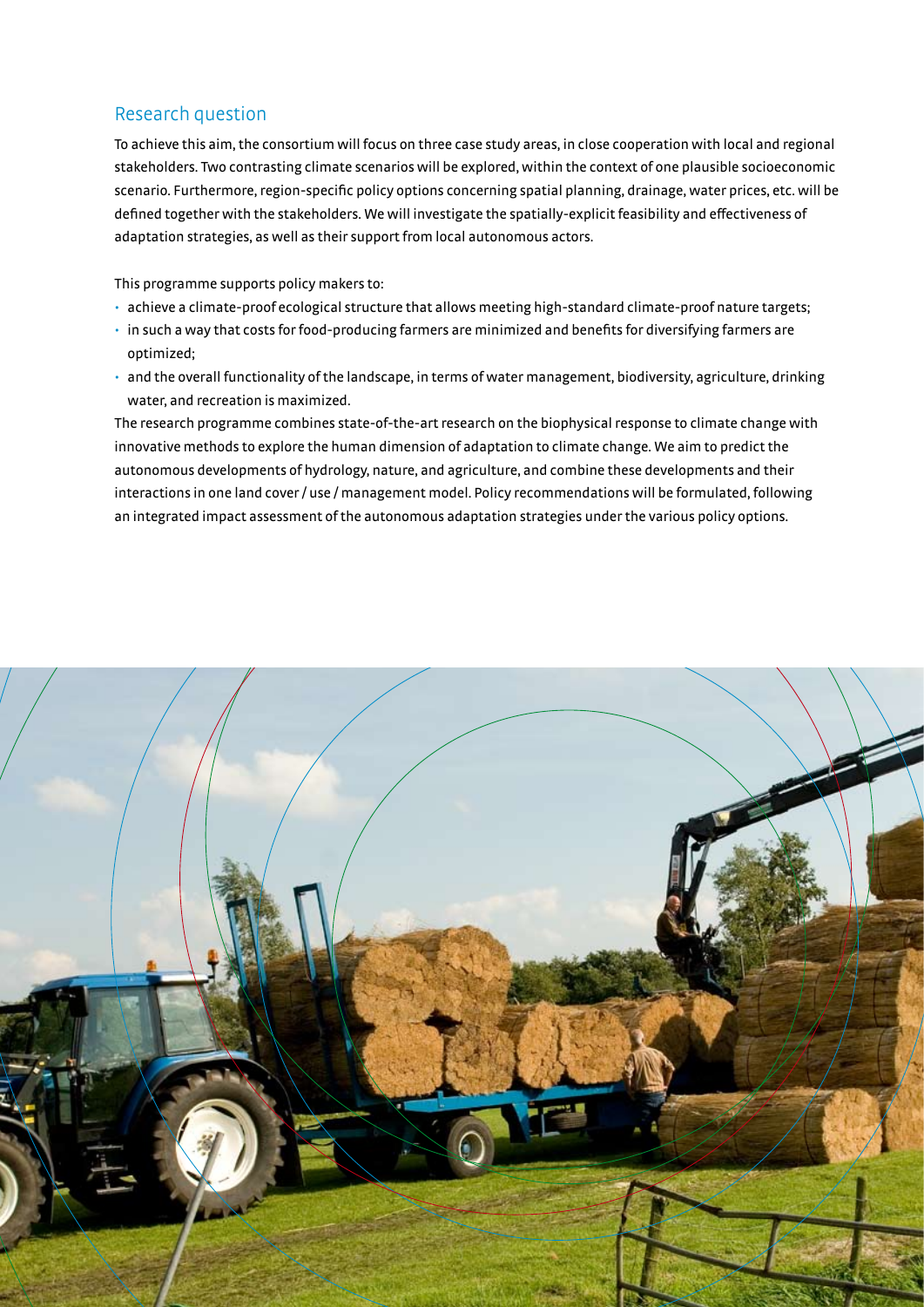## The Work packages

**WP1**

Integration: multifunctional adaptation to climate change, is the coordinating and integrating work package. In WP1 contacts with the regional case studies and the project scenario development will be coordinated. Future land use and management maps will be created using Agent-Based Modelling, whereby the actors are farmers and nature managers. The agent typologies and the decision rules will be generated from two projects in WP2 and WP3 in which nature managers and farmers are interviewed. The resulting land use and management maps will feed the remaining projects in WP2 and WP3.



Water and biodiversity in the future climate. The impacts of climate change on the water balance, vegetation, and population dynamics will be studied in response to the land use and land management maps generated in WP1. The spatial and abiotic requirements for adaptation measures will be quantified and attitudes of nature managers towards adaptation options will be explored. Questions answered are: How will the natural area develop; are current definitions of nature targets still realistic; and are adaption strategies employed by local agents adequate to help eliminate potential climate change threats and create opportunities for nature development?

**WP3**

Drivers and consequences of adaptation by farmers. The driving factors behind different adaptation strategies for different farm types will be analyzed. Questions answered are: What are the consequences of agricultural adaptation strategies for climate, market, and environment and how can ecosystem services provided by farmers contribute to water and nature adaptation?

## Stakeholders

Stakeholders are involved at many levels and at all stages of the research:

- At individual level (farmers and nature managers), co-operations of individual stakeholders and companies (LTO, Natuurmonumenten, and various drinking water companies);
- • Governmental institutions (Staatsbosbeheer, provinces, Environmental Assessment Agency (PBL), water boards / STOWA) and ministries (LNV, VROM and V&W).

Currently the following stakeholders have already expressed their interest in our proposal:

- • The provinces of Zuid-Holland, Utrecht, Gelderland, and Noord-Brabant
- • Water board Aa en Maas
- • Drinking water companies Brabant Water and Vitens
- Ministry of Agriculture, Nature, and Food Quality